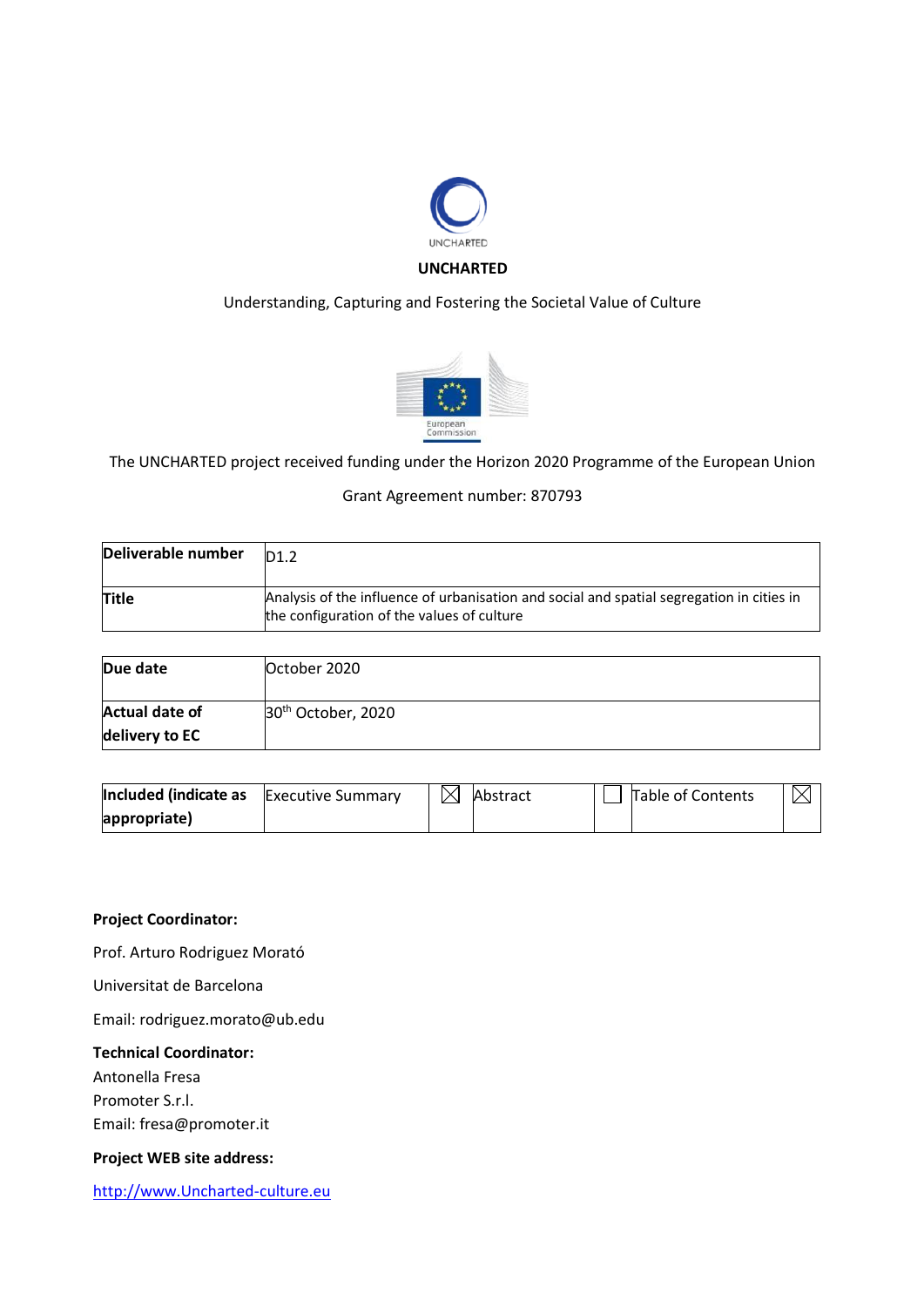

D1.2. Analysis of the influence of urbanisation and social and spatial segregation in cities in the configuration of the values of culture

#### **Context:**

| <b>Partner responsible</b><br>for deliverable | University of Porto / ELTE                                                                        |  |  |
|-----------------------------------------------|---------------------------------------------------------------------------------------------------|--|--|
| Deliverable author(s)                         | Eszter György, Gábor Oláh, João Teixeira Lopes, Sónia Apolinário,<br>Lígia Ferro, Natália Azevedo |  |  |
| Deliverable version number                    |                                                                                                   |  |  |
| <b>Dissemination Level</b>                    | Public                                                                                            |  |  |

## **Statement of originality:**

This deliverable contains original unpublished work except where clearly indicated otherwise. Acknowledgement of previously published material and of the work of others has been made through appropriate citation, quotation or both.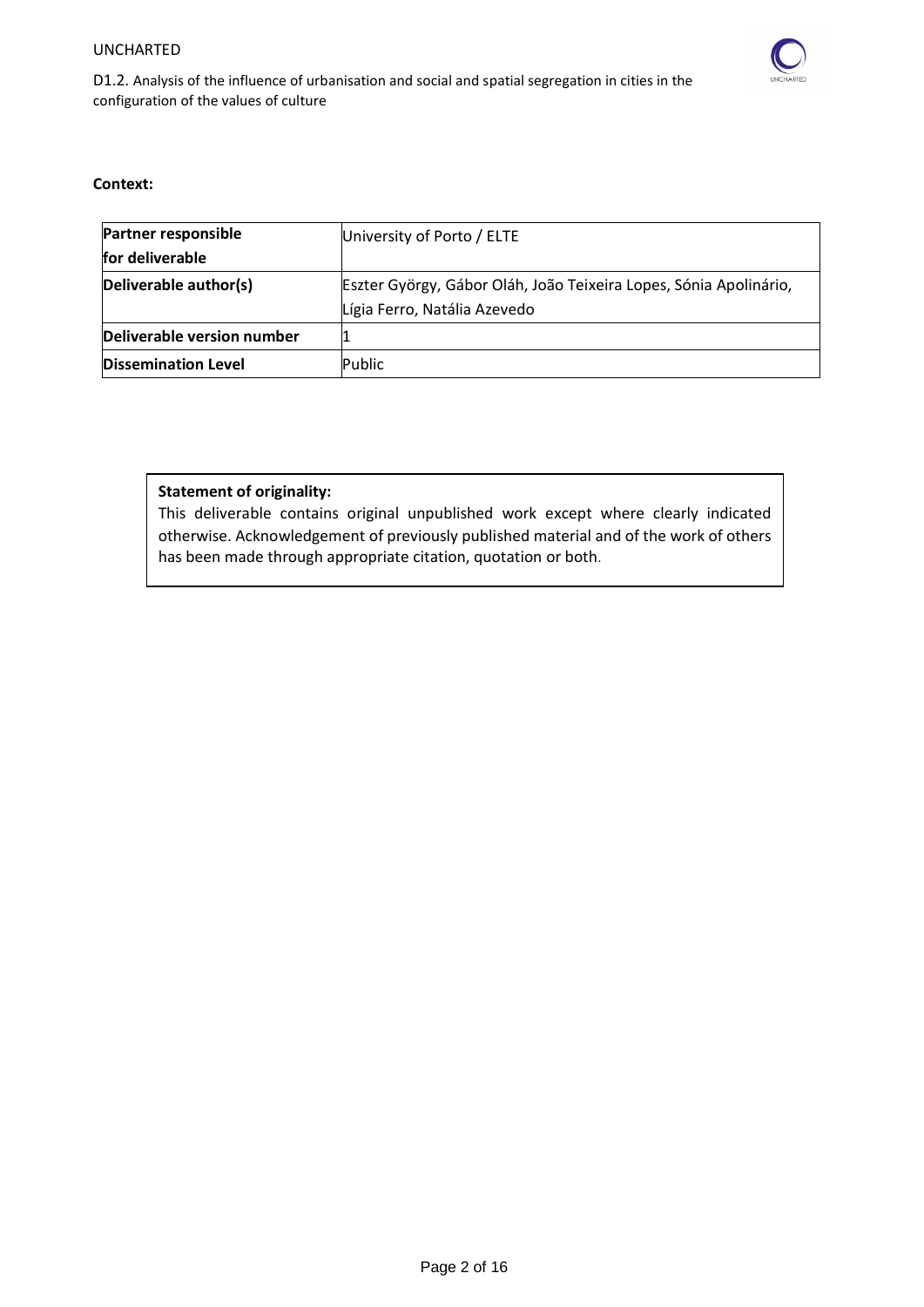

D1.2. Analysis of the influence of urbanisation and social and spatial segregation in cities in the configuration of the values of culture

# **TABLE OF CONTENTS**

| 4. Identifying gentrification and urban segregation as threats in the heritage discourses  10 |  |
|-----------------------------------------------------------------------------------------------|--|
|                                                                                               |  |
|                                                                                               |  |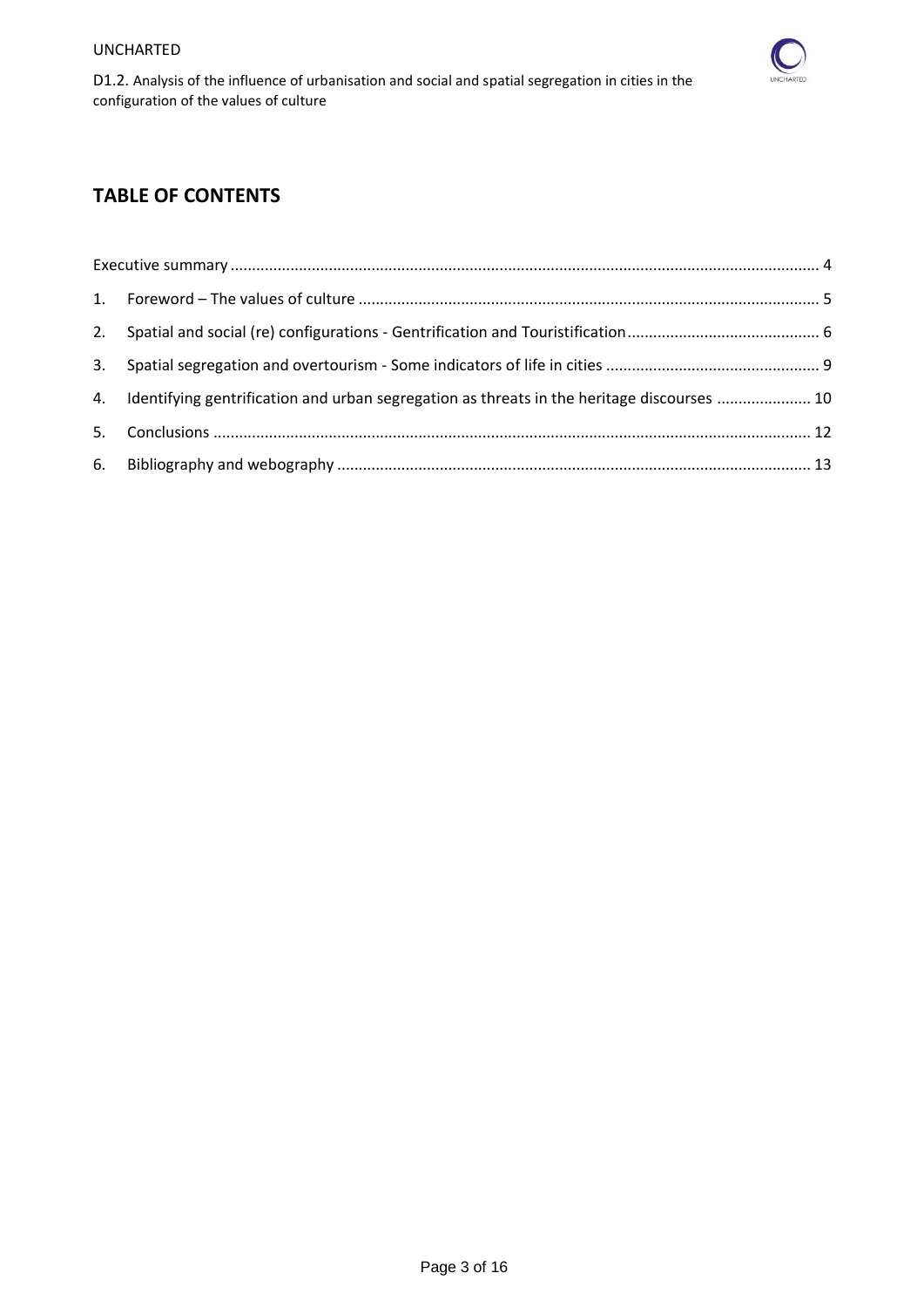

## <span id="page-3-0"></span>**EXECUTIVE SUMMARY**

This paper takes into account the major paradigm changes in the recent urban development by focusing on the social processes of gentrification, touristification and segregation, and its consequences on urban heritage preservation. The adopted analytical perspective focuses on general values, practices and policies in the worlds of culture. Some important indicators of urbanism and tourism will be presented, followed by a final discussion on urban heritage in European cities.

In contemporary societies, culture and economy became intertwined in a complexity of values and roles. Urban landscapes are major reflections of such complexity, whether in urbanism or lifestyles. So, urban regeneration has been most permeable to neoliberal logics, and mostly characterized by gentrification. Initially observable in inner cities, gentrification has become a global and multi-scale territorial phenomenon. Urban spaces are also major hubs of human mobility, both of migrations and of recently growing tourism; these are multicultural places, where heritage, cultural industries and multi-ethnic neighbourhoods are now economic assets of tourism industry.

Cities are becoming a "brand", involved in powerful marketing campaigns, competing with each other in search for authenticity – but, paradoxically, prey to standardizing concepts and commercial strategies. In addition to the "mainstream tourism", today almost all major occidental cities have their "hipster" neighbourhoods, where the youngest and most qualified population meet the artists and "cultural tourists". This movement is tense and controversial. At the same time those houses, factories, or traditional markets are rehabilitated and transformed into artistic residences and cultural centres, public space is privatised, and the former popular residents and workers are expelled from these places.

Gentrification and touristification have become main characteristics of urban reconfiguration, creating socio-spatial segregation, as much as overtourism, as major concerning outcomes.

When it comes to the analysis of interrelations between urban heritage preservation and gentrification or socio-spatial segregation, it seems that heritage can not only act as an enabler on transformation of cultural spheres but with its increasingly important position in contemporary political and professional discourse on urban development, has major impacts on the above-mentioned urban configurations. Researchers claim that the current (third) cultural heritage regime offers a more complex notion of cultural heritage which moves from a conservation- or object-oriented approach to one that is value- or subject-oriented. The number of (urban) heritage sites is growing considerably, while due to the integration of the conceptual novelties of cultural heritage preservation (intangible heritage, cultural diversity, sustainability, resilience) the range of values to be preserved is expanding as well. The recent heritage discourses stress on the role of the local community and on the importance of participation in order to avoid such undesirable outcomes like gentrification. Meanwhile, when it comes to the heritage-protection or heritage making of more underprivileged historic neighbourhoods or cities, a great number of studies show that instead of the development of urban space, inequalities and segregational dynamics are reinforced.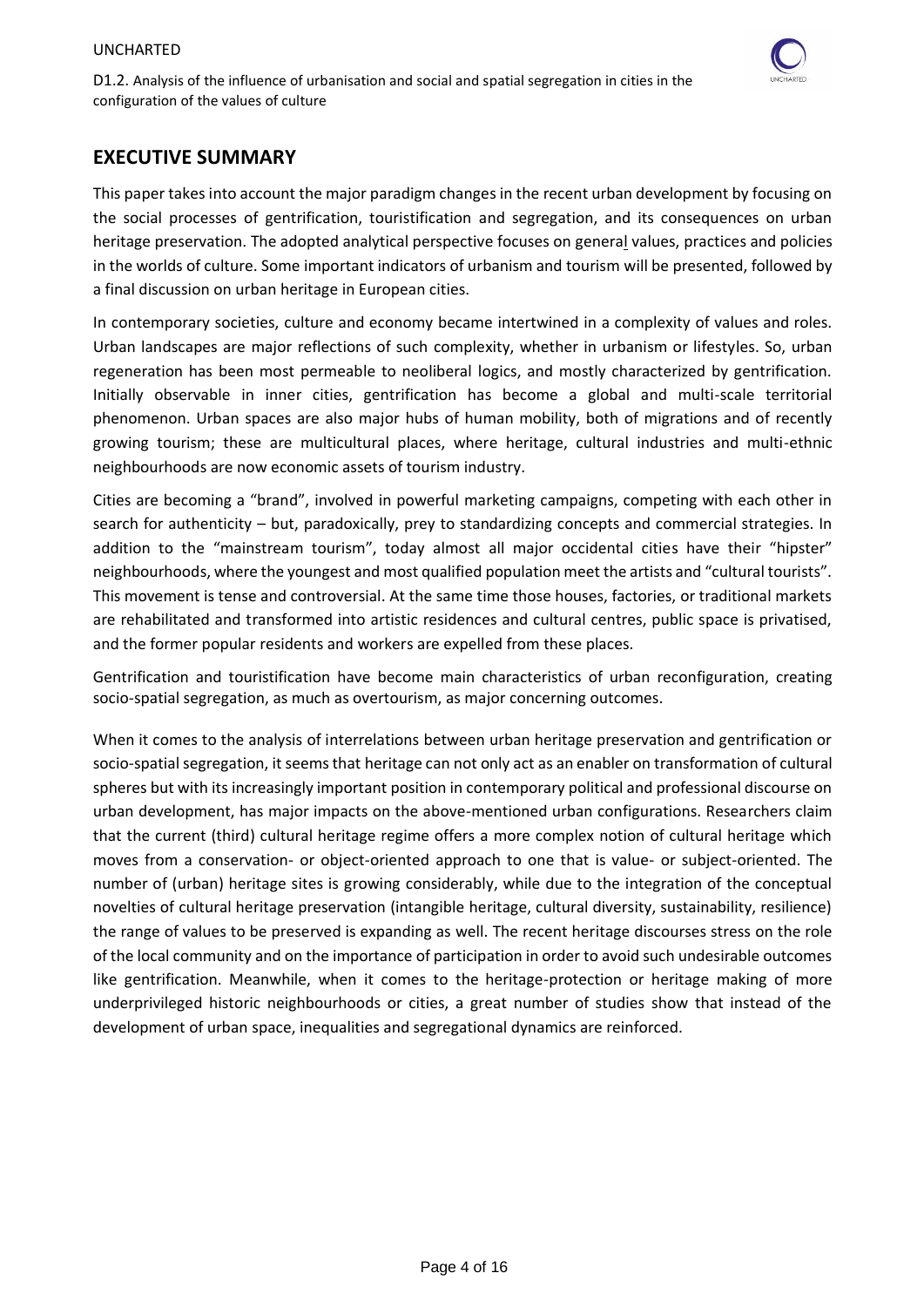

# <span id="page-4-0"></span>**1. FOREWORD – THE VALUES OF CULTURE**

Culture has, in contemporary societies, been assuming a growing role in several dimensions, with a corresponding widening of cultural values (Morató, 2010). If Heritage was, historically, a major cultural value in societies, its boundaries expanded to the current notion of Cultural Heritage, widely encompassing materiality and immateriality. Similarly, artistic creation expanded, from the classical subjects to a plurality of modes of expression, medias and techniques. Beyond classical arts, the aesthetics and cultural discourses and practices entered other fields, e.g., culinary, fashion, design, advertising, urbanism, tourism. In fact, culture is now closely linked to the economy. In the art world disappears the former dissociation between the logic of production and the logic of consumption (Harvey, 1989; Bourdieu, 1992; Moulin, 1992). This reality, or cultural order, is the so-called Society of Culture (Morató, 2007).

Cities are particularly rich places where societal transformations become visible and materialized in ever changing urban landscapes. Technical transformations in communications, along with the extreme mobility of tourism and migrations, are making cities, in almost all latitudes, more and more multicultural. Moreover, as societies became generally deindustrialized, cultural industries replaced many previous areas of economic activity in cities; creative industries, and cultural tourism as one of their spin-offs, are elements of an "economic exploitation of culture (…) based on the trading of symbolic meanings" (Evans & Foord, 2003:167-8).

A line of transformation in cultural policy, in the 20th century, brings light to these values shift: in the 1960s, the foundational cultural policy (André Malraux) is that of cultural democratization. In the 1970s, following the UNESCO Conference in Helsinki (1972), emerges the cultural democracy, in a valorisation of populations' identities. In the next decade, in a context of urban regeneration and economic promotion of territory, at the local level especially, the economic value of culture is then strengthened.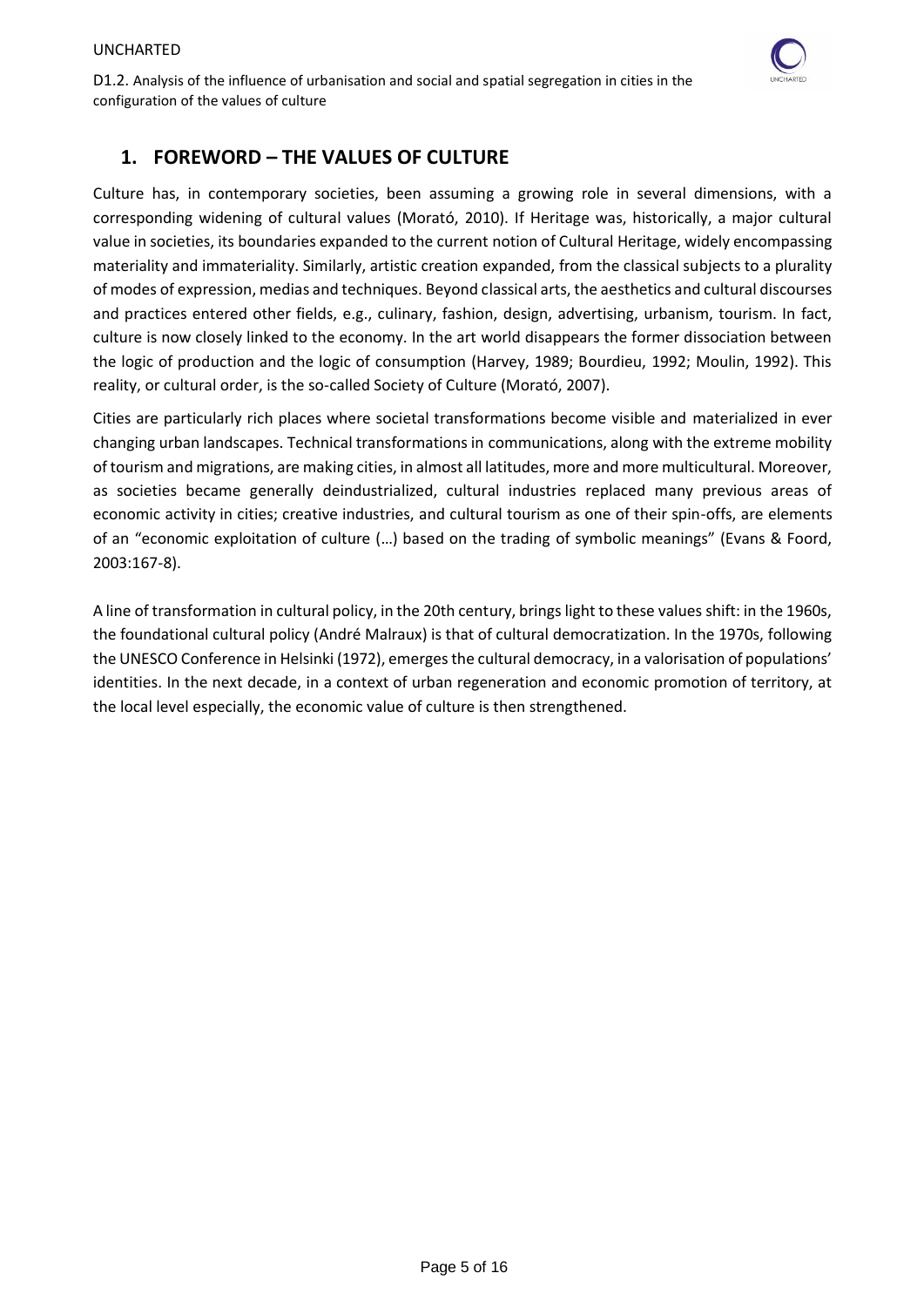

# <span id="page-5-0"></span>**2. SPATIAL AND SOCIAL (RE) CONFIGURATIONS - GENTRIFICATION AND TOURISTIFICATION**

The concept of gentrification appeared in Ruth Glass' 1964 book about urban and social change in London. Later, it was most developed by Smith's Marxist approach of the "rent gap", in the context of emergent knowledge and services societies and new life-styles and consumption patterns (Smith, 1986; Lees, Slater, Wyly, 2010:xix).

Analysing the suburbanization processes, Smith (1986) states that the surge of a rent gap, relating to the disinvestment in inner cities, explains how these urban spaces were later the object of reinvestment of capital. If the restructuration of certain urban spaces responds to "aesthetic ideologies and lifestyles of gentrifiers" (Lees *et al.*, 2010:xix), Smith underscores the rationale of the contemporary capitalist economy, saying "Gentrification is a frontier on which fortunes are made".

Initially, the concept mirrored the circumscribed reality of "the transformation of a working-class or vacant area of the central city into middle-class residential or commercial use" (Lees, Slater and Wyly, 2008:xv). Though, it evolved from a marginal to a mainstream urban process, in what Smith calls "a global urban strategy" (Lees, et al., 2010:xv).

Gentrification is, according to several authors, a global capitalist phenomenon. Lees (2019:4) says it is a central element in the reproduction of capitalism. Brenner and Theodore have already analysed urban restructuring phenomena, mostly during 1980s and 1990s in North America and Western Europe, where "cities may be viewed as key politico-institutional arenas within the broader geographies of actually existing neoliberalism" (2002:367). They refer neoliberal forms of urban policy, specially through capital mobility, labour market flexibility and territorial competitiveness, acting in several levels of agency: supranational institutions (IMF, World Bank, GATT, OECD, European Commission); national mainstream political programs; and subnational scale of cities and city-regions.

The complexity and width of gentrification encompass several geographies: outside central city (rural/wilderness; suburban; slum; coastal), in different spatial scales (global; provincial; metropolitan; geoeconomic competition between cities), in the city (super-gentrification; public housing; new-build; tourism gentrification; studentification) and recent types: retail gentrification, environmental/green gentrification, or, the cultural economy and gentrification (Lees *et al.*, 2010:xx; Lees, 2019:1).

If these territorial dynamics are actually capitalist or neoliberal in its essence, it is not surprising the emergence of gentrification resistance (Annunziata & Rivas-Alonso, 2019). Specifically, in the case of tourism gentrification (Cócola-Gant, 2019), protesters claim that touristic housing rental forces residents to live their neighbourhoods.

Urban spaces are also major hubs of human mobility, as migrations destinies and touristic attractions, which have intensified in this century. In the cities' geographies, the multicultural puzzle tends to aggregate specific and usually diverse ethnic groups and migrants in identifiable neighbourhoods – which carry, historically, social and economic stigma. Public policies and private intervention targeting these segregated environments have been applied since the 1980s in North America and European cities (Evans & Foord, 2003:168). Which set of values underlie those public initiatives and other urban regeneration processes, along inner city, industrial quarters and waterfront sites?

As mentioned, emergent values in cultural policies after the 1970s supported communities' identities, referred by Morató as "policies of diversity" (2010:44), specially at local level, aiming multicultural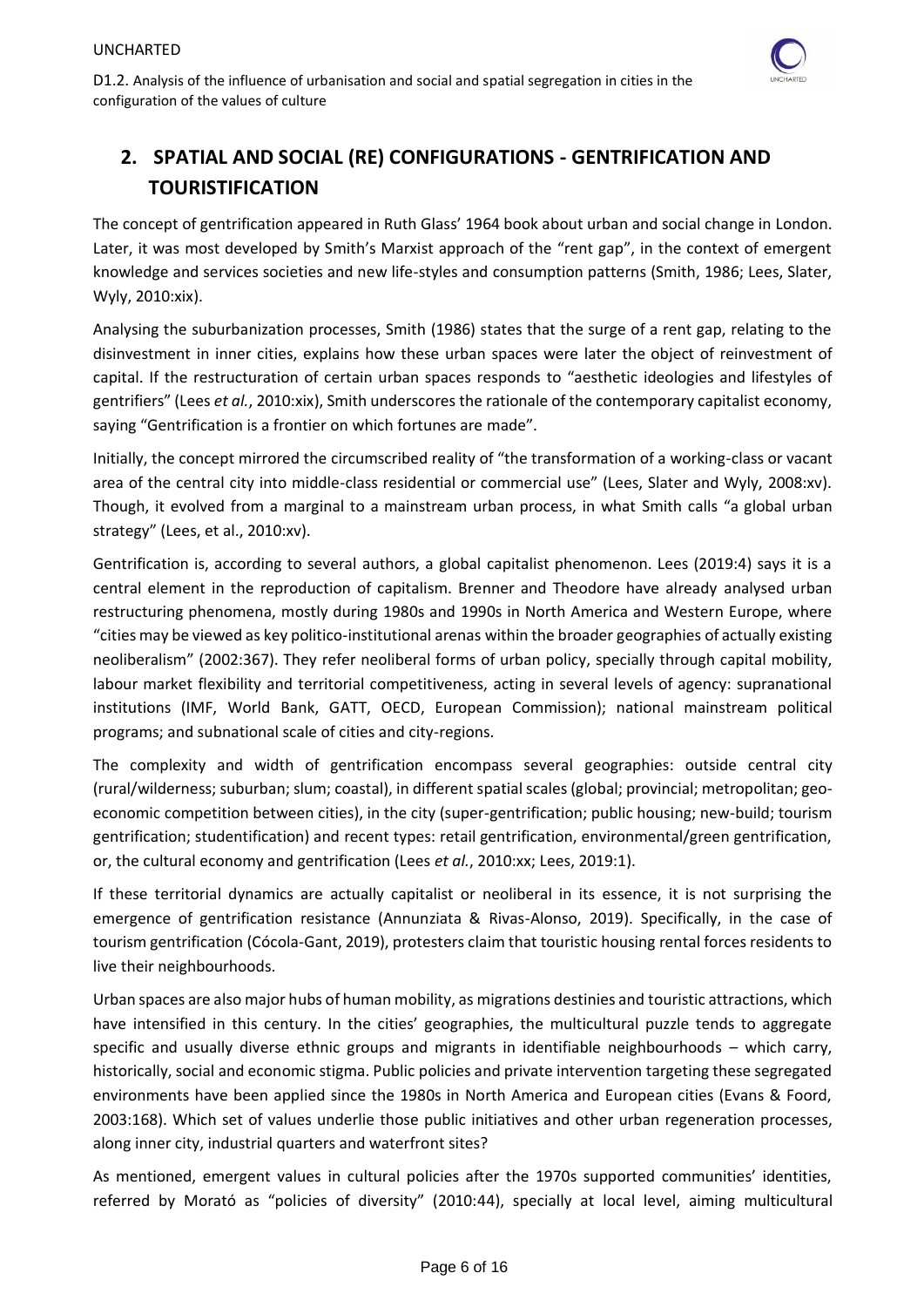

D1.2. Analysis of the influence of urbanisation and social and spatial segregation in cities in the configuration of the values of culture

interrelations; on the other hand, occurred the multilateral capitalisation of culture within the economy of cities and communities. This duality of social and economic objectives can, as research vastly demonstrates, conflict with each other, not only due to a misrepresentation of these communities' cultures, but specially because economic principles tend to impose its rationale – sometimes reproducing socio-spatial segregations. Instrumental cultural policies, based on a social and economic functionalism of culture (Morató, 2010) are to be seen mainly in projects of territorial branding or "degraded" neighbourhoods regeneration, aiming new creative urban economies (Morató, 2010:47; Evans & Foord, 2003:169).

Evans and Foord (2003:173) distinguish three approaches to regeneration, regarding cultural diversity. It can be viewed as a problem to solve; as an opportunity (turning the "rich mix" of cultures into "new" cultural practices and products and profiting the existent labour force); or a resource (through *creative cities*, whose risks are sheer flagship art projects and property-led developments). These authors studied East London's case (Stepney neighbourhood), illustrative of "cultural diversity as a problem", and developed as "a culture/consumption/enterprise-led urban renaissance". The project assumed an inexistence of residents' cultural practices (mainly Bangladeshi Muslim migrants; Somalian refuges; aged white Europeans), which in fact happened in the informal spaces of the community and hadn't a "public face"– namely theatres, galleries, festivals. Moreover, the gentrified areas – the public park or the new housing – were not ideally suitable for the residents' general practices, values or living standards. Authors conclude (2003:168): "in certain circumstances the power to define culture meaning recreates social – and spatial – divisions in the name of regeneration".

Economic and aesthetic revalorisation of urban areas represents a complex dynamic also linked to tourism in cities, because cultural and leisure facilities and spaces attract touristic and cultural consumption. When associated with tourism, this is tourism gentrification. Taking ethnic difference as a resource for culture programmes and as part of the strategies to economic vitality - as much as heritage was first promoted – is sometimes the rationale for ethnic neighbourhoods' revitalization. First observed outside Europe – USA, Canada, Australia – and, more recently, all across Europe, ethnic neighbourhoods became touristic attractions, some of them specifically regenerated with touristic purposes (Rath & Hall, 2007; Evans & Foord, 2003). Aytar and Rath (2012:1) refer: "recent years have witnessed the rise of ethnic neighbourhoods – notably their shopping areas – as sites for tourism, leisure and consumption in cities around the world". Some examples are Banglatown in London, Klein Istanbul in Berlin, Quartier Indien in Paris, and countless Chinatowns in many cities.

Along with public and private agency, ethnic entrepreneurship plays also a very important role in the definition of these local economies (Rath & Hall, 2007; Aytar & Rath, 2012). It has been a source of selfemployment and opportunities to people with or without qualifications, natives or immigrants, in many cultural and commercial activities – in a commodification process of cultural features like music, food, clothing or holydays. Naturally, Governments play also an important role supporting entrepreneurship through regulatory mechanisms.

As any social process, commodification of culture is potentiality conflictual among actors in play. East London, again, may be cited. Shaw and Bagwell (2012) illustrate how local community, especially the thirdsector, resisted government and corporate-led efforts regarding ethnic branding of the neighbourhood (a similar situation happened in Perth: [Jordan &](https://opus.lib.uts.edu.au/browse?type=author&sort_by=2&order=DESC&value=Jordan%2c+K) [Collins,](https://opus.lib.uts.edu.au/browse?type=author&sort_by=2&order=DESC&value=Collins%2c+J) 2012). However, this case also illustrates the creation of narratives of place – the metamorphosis of the "rag trade" into "London's Curry Capital" –, knitted by local government, business and civil society's alliances.

So, commodification of places and communities encompasses several actions of symbolic and instrumental character: strategies of re-imaging, performed by local and national authorities, often associated to identity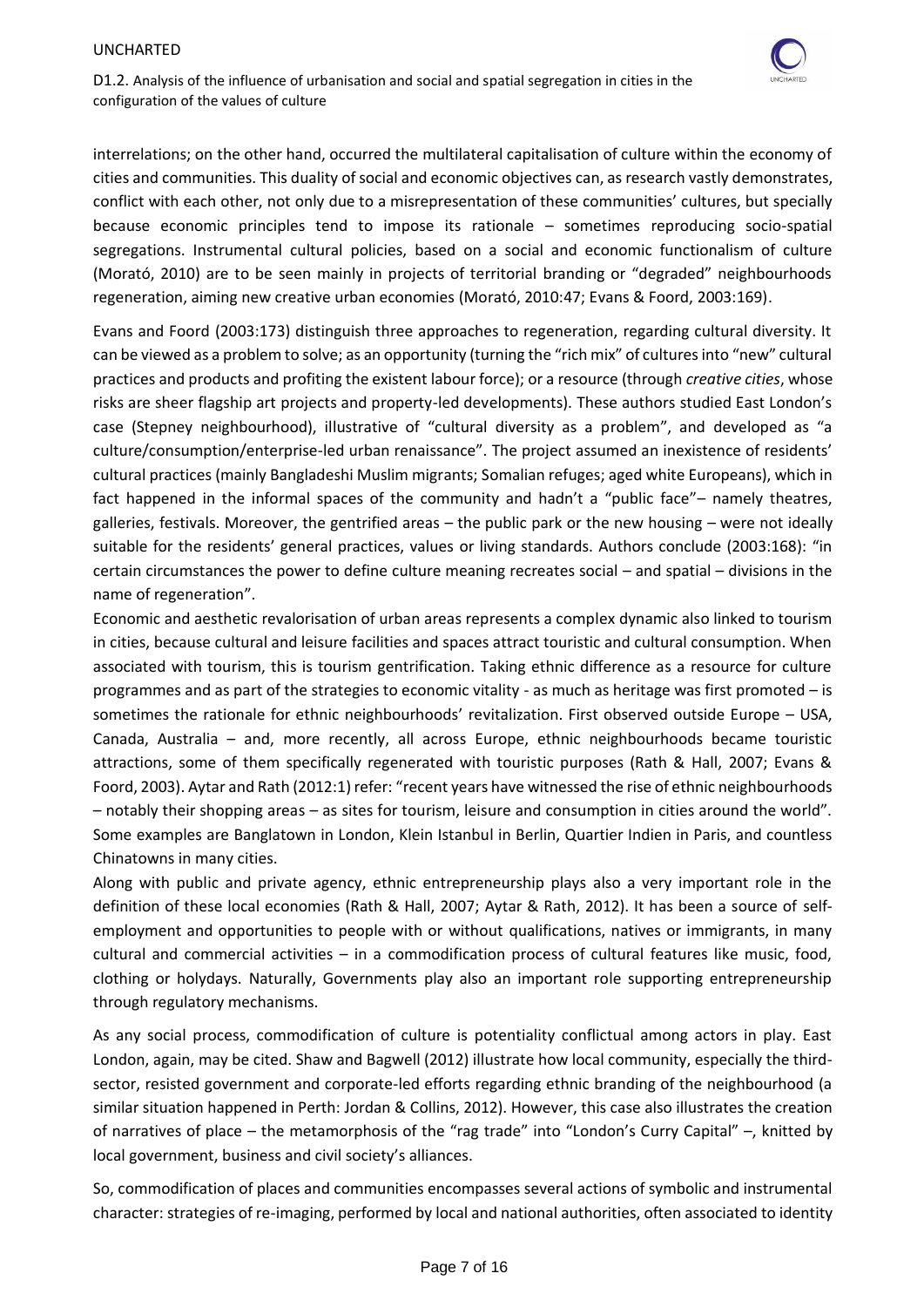

D1.2. Analysis of the influence of urbanisation and social and spatial segregation in cities in the configuration of the values of culture

narratives; and, the marketing of cultural "commodities" usually observable in the branding of cities, communities, and heritage, and intending to be competitive within culture and tourism industries. These intertwining between culture and economy may be called touristification, i.e., the transformation of culture (e.g., ethnicity) into "marketable commodities" (Novy, 2012; Mendes, 2018). The competition is observable also in the cities' governments applications for mobility infrastructures (air connections, high-speed train stations, cruise terminals). Rath and Hall clearly explain how deindustrialization processes are linked to urban tourism dynamics (2007:9):

The growth of the urban tourism industry is intricately tied up with the rapid transformation of the manufacturing economy to an information economy and beyond. Deindustrialization resulted in a need for localities to differentiate themselves, in order to attract a share of the spatially mobile capital.

In world economy, tourism industry is one of the fastest growing sectors. Urban tourism has been dramatically growing, with deep consequences to life in cities. In 2018, two of the top three urban tourism destinations worldwide (measured in number of international overnight stays) were in Europe, and, London, Paris and Palma de Mallorca ranked in the top ten for overall international tourist expenditure (Amore, Falk and Adie, 2020:117). Overtourism is defined, by the United Nations World Tourism Organization (2018:4), as "the impact of tourism on a destination, or parts thereof, that excessively influences perceived quality of life of citizens and/or quality of visitors experiences in a negative way".

Excessive tourism became recently object of protesting in Barcelona and Mallorca (Annunziata & Rivas-Alonso, 2019), Amsterdam, Athens and Venice (Amore et al., 2020:122), or Porto (Barbosa & Lopes, 2020). Tourism gentrification is a most concerning feature in this scenario. Cócola-Gant (2016) describes the case of Barcelona – replicated in many other cities – where a "collective displacement" is substituting residential life for tourism in the city centre. As Lees remind (2019:8), Venice is already the dramatic example of a "dead city", with few residents left, because most property became used for tourism purposes. Since early 2000s there is a "snowball process" in Barcelona's historic centre, when entire apartment buildings were transformed into vacation flats. Progressive loss of residents, raising prices of housing and its scarcity – and loss of most residential conditions – excludes other potential residents from moving in, menacing the local community's reproduction. The main conclusion is the extent to which tourism can be a displacing process leading to urban inequalities, questioning public policy and the belief that tourism growth is inherently positive (Cócola-Gant, 2016:3-7).

Urban overtourism is also fuelled by liberalisation of air transport in Europe and recent diversification of leisure and hosting services (due to the sharing economy and social media) (Amore et al. 2020:118). Its impacts, and feeble destination planning, were reported by European Parliament (2018) as "significant damage to landscapes, seascapes, air and water quality, as well as the living conditions of residents".

As presented so far, social processes here in discussion generate some tensions among its actors: gentrification agents vs. displaced inhabitants; communities resisting ethnic commodification and neighbourhoods' touristification; or, inner cities' inhabitants against overtourism pressures. These are some of the tensions resulting from urban political economy and the politics of culture within urban areas.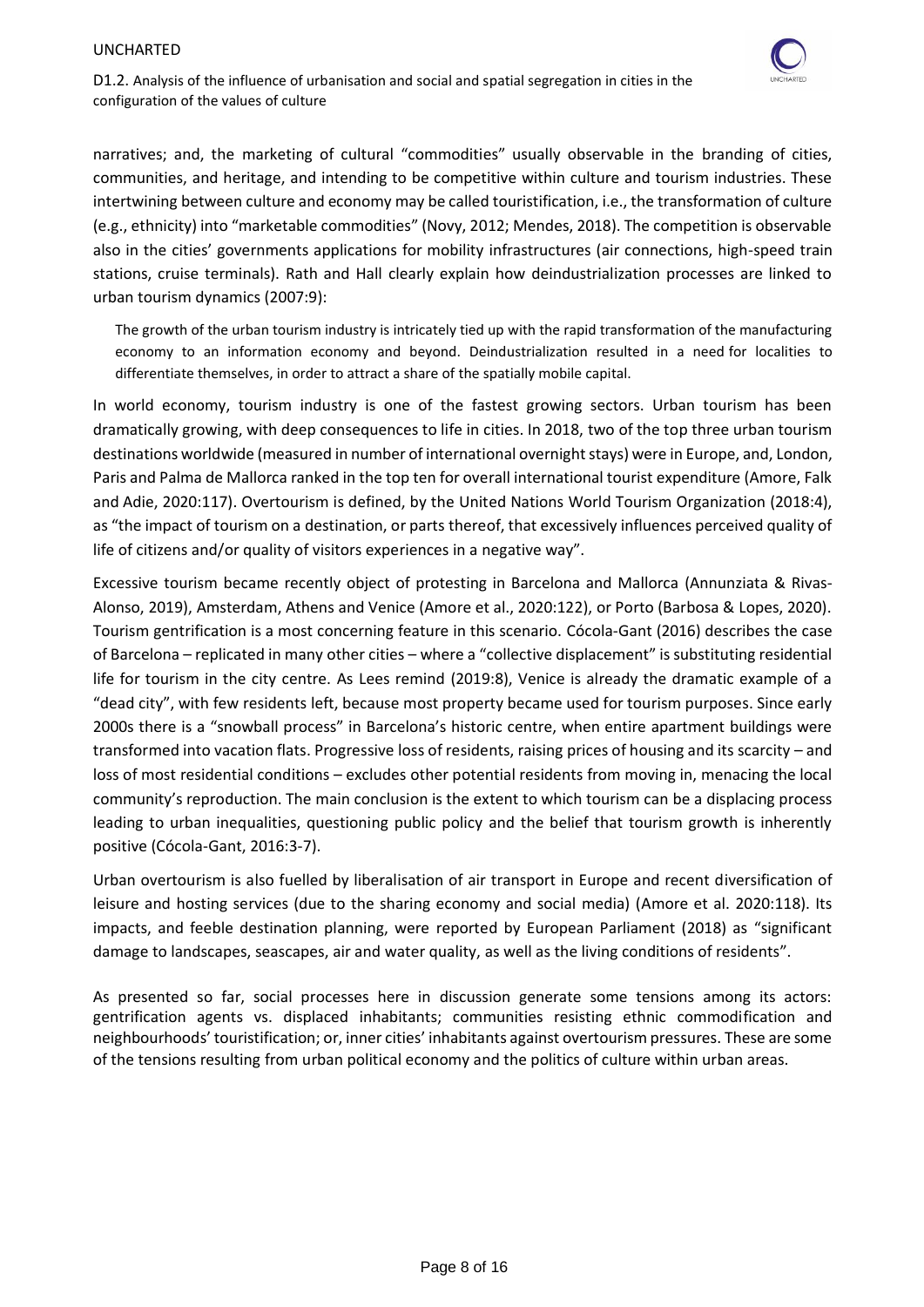

# <span id="page-8-0"></span>**3. SPATIAL SEGREGATION AND OVERTOURISM - SOME INDICATORS OF LIFE IN CITIES**

Socio-spatial segregation means clustering and isolation among communities. This is concerning when urban segregation entails unequal spatial distribution of different social groups - based on income, occupation, education, gender, ethnicity –, mostly differentiated by quality of life.

Statistics show that polarisation of wealth is most concentrated in urban areas; Eurostat reports that cities in Western Europe are among the least inclusive (due to relatively high shares of people living at risk of poverty and in low work intensity households, and/or high unemployment rates) – namely through the 2017 indicator "Proportion of the population at risk of poverty or social exclusion, by degree of urbanization"<sup>1</sup>. Housing is clearly a major variable connecting spatial segregation and poverty risks:

In the majority of EU Member States, housing prices are growing faster than income. Overall, housing is the single highest expenditure (…), accounting for almost 25% of total EU household budgets in 2015 (…) Some major cities face a structural housing shortage with spiralling property prices and rent in high-demand areas. This is leading to a territorial divide (idem).

Regarding overtourism, the European Commission usually measures tourism pressures through an indicator of tourism intensity, defined as "number of overnight stays in relation to resident population" (important to analyse tourism sustainability). In 2014, "some of the most intense tourism pressures were recorded in cities around the Mediterranean coastline" (rates were higher in some of the smallest Member States, like Luxembourg and Malta)<sup>2</sup>.

Amore et al. built a composite overtourism indicator intended to "look at key visitor indicators and the density of tourism activity in relation to surface, density and resident population", rather than focusing on negative perceptions among residents and visitors (2020). Applied in 2017 to 15 European cities, it revealed Venice as the city with the highest degree of overtourism, followed by Florence, Seville, Lisbon and Amsterdam; however, in several cities the overtourism potential is lower than expected (diverging from media's perception), meaning that all city users' opinions should be heard in planning processes (Amore et al., 2020:126).

Also for 2017, European Commission<sup>3</sup> reports, for the 27 countries, that one in ten enterprises in nonfinancial business economy belonged to tourism industries; and, more than half (56 %) of the enterprises in tourism industries were in Italy, France, Spain and Germany.

For 2018, statistics reveal that half of the total nights spent by non-residents in the EU were in Spain, Italy and France (Spain was the most common outbound destination in EU for travellers outside their countries: 23 % of the EU total nights spent). Finally, 64 % of EU residents made at least one personal tourism trip<sup>4</sup>.

<sup>1</sup> <https://urban.jrc.ec.europa.eu/thefutureofcities/social-segregation#the-chapter> .

<sup>2</sup> [https://ec.europa.eu/eurostat/statistics](https://ec.europa.eu/eurostat/statistics-explained/index.php?title=Urban_Europe_—_statistics_on_cities,_towns_and_suburbs_—_tourism_and_culture_in_cities)[explained/index.php?title=Urban\\_Europe\\_%E2%80%94\\_statistics\\_on\\_cities,\\_towns\\_and\\_suburbs\\_%E2%80%94\\_](https://ec.europa.eu/eurostat/statistics-explained/index.php?title=Urban_Europe_—_statistics_on_cities,_towns_and_suburbs_—_tourism_and_culture_in_cities) [tourism\\_and\\_culture\\_in\\_cities](https://ec.europa.eu/eurostat/statistics-explained/index.php?title=Urban_Europe_—_statistics_on_cities,_towns_and_suburbs_—_tourism_and_culture_in_cities)

<sup>&</sup>lt;sup>3</sup> [https://ec.europa.eu/eurostat/statistics-explained/index.php?title=Tourism\\_industries\\_-\\_economic\\_analysis](https://ec.europa.eu/eurostat/statistics-explained/index.php?title=Tourism_industries_-_economic_analysis)

<sup>4</sup> [https://ec.europa.eu/eurostat/statistics-explained/index.php?title=Tourism\\_statistics](https://ec.europa.eu/eurostat/statistics-explained/index.php?title=Tourism_statistics)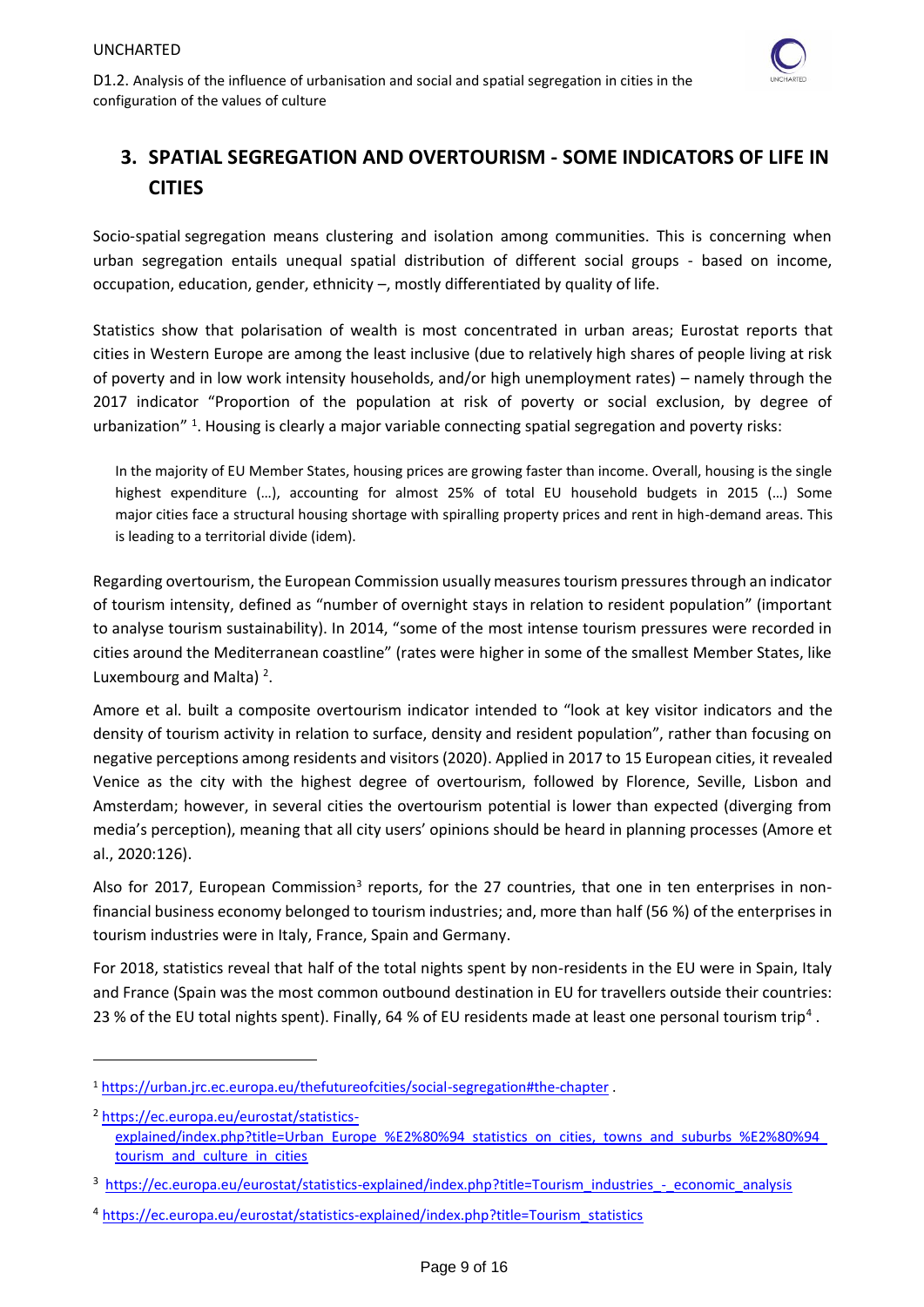

# <span id="page-9-0"></span>**4. IDENTIFYING GENTRIFICATION AND URBAN SEGREGATION AS THREATS IN THE HERITAGE DISCOURSES**

At this point, the discussion takes into account the interrelations between heritage and gentrification or social segregation, and how heritage can act as an enabler on transformation of cultural spheres. Addressing the conceptual framework and the actual keywords in policy discourses, this final part reviews the mutual impact of heritage preservation and gentrification and focuses on urban segregation.

It is important to recognise that the process of gentrification can affect communities and lead to the loss of a place's liveability and, ultimately, its character (ICOMOS, 2011).

The normative documents on urban heritage preservation always start with a list of threats which are becoming more diverse and complex (Sonkoly, 2017). By identifying gentrification as a major threat in the *Valletta Principles for the Safeguarding and Management of Historic Cities, Towns and Urban Areas* in 2011, it can be considered that the interconnection of heritage and gentrification has been progressively recognised and dealt with in international agreements and policy documents. The document argues that drastic shifts in real estate value and in social composition of the local population can be associated with the "heritagised neighbourhoods". The paradox fundamentally lies in the fact that while heritage has growing importance for urban communities in resistance, it simultaneously plays a significant role in the production of inequalities (Cesari & Herzfeld, 2015).

Gentrification has been a key concept in urban studies, and its intersection with the heritagisation process is a surprisingly overlooked topic (Cesari & Dimova, 2019). However, increasing attention is being paid to governmental and municipal strategies that promote tacitly or unambiguously gentrification through cultural developments, e.g., new facilities and events (Clerval & Fleury, 2009). Cesari and Dimova (2019) highlight the growing involvement of public authorities in these programmes, deeply untangled with local socio-economic development potentials, via tourism or creative economy, and inherently sustainable. When defining urban development goals, "revitalisation" or "revalorisation" are terms widely adopted, which at the operational level can be associated with the various modalities of spatial requalification, cultural investments or heritage management (Clerval & Fleury, 2009). Thus, it seems to be quite vague what the genuine objectives and who the real beneficiaries of these urban projects are.

The cultural consumption of urban heritage and its development by the real estate investors may be called "perverse effects of heritage industrialisation" (Choay, 1992:176); although international conventions effectively identified the primary threats to the historic centres (Nairobi Recommendations, 1976; Washington Charter, 1987), the enhancement of old neighbourhoods can produce secondary effects, e.g. population change or the loss of intangible cultural practices. Cities face issues like how to resist tourist flows or avoid "merchandising" historic centres, in the hope of developing degraded infrastructure.

Research reveals – as much as above referred about ethnic neighbourhoods – how urban interventions may be problematic. Based on anthropological field work - in Greece, Italy, Thailand – Herzfeld (2010) states how urban heritage preservation conflicts with housing rights, acting locally as dominant interpretation of history. Also Berglund and Gregory (2019) analyses gentrification as "curated experiences of authenticity" (p. 117), identifying values associated with nostalgia or authenticity, within certain strategies intending to hide traumatic pasts or disadvantaged population, in order to transform them into consumable urban life.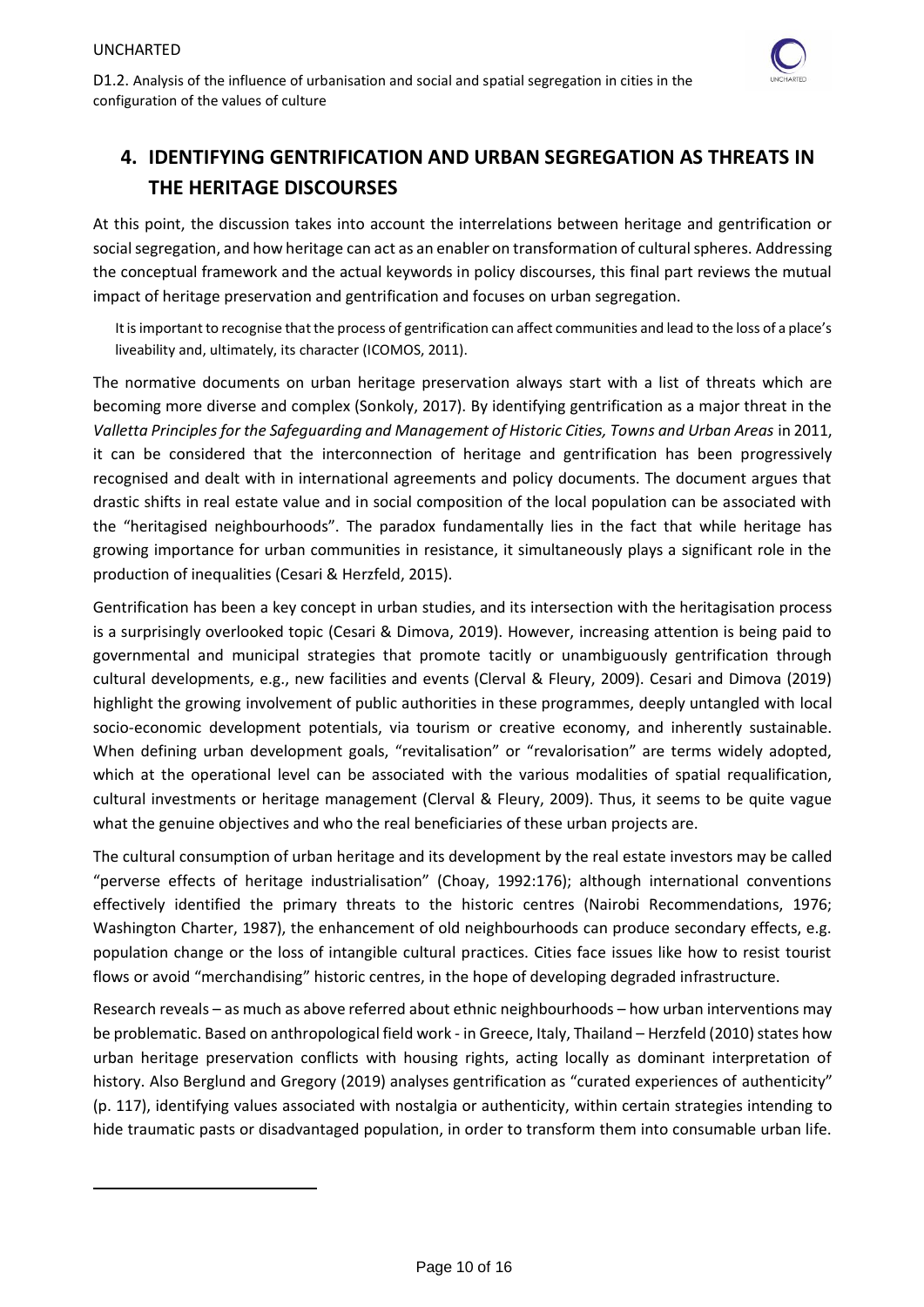

D1.2. Analysis of the influence of urbanisation and social and spatial segregation in cities in the configuration of the values of culture

Finally, Beeksma and Cesari (2019), examining the participatory method of Amsterdam's Van Eesteren Museum in a gentrifying neighbourhood, observed how higher-prestige social groups were actively involved in the participatory heritage practices, while disadvantaged groups with diverse background were left out; the intention of creating "affected citizenship" via participatory heritage leads again to the questions of who has the "right to the city", which heritage remains invisible and which is included in the local or national canon. Zukin (1987) has already pointed the appropriation of urban space, by imaginative reconstruction of gentrifying neighbourhoods' pasts.

How is urban heritage being approached? Bandarin and van Oers (2012) reminds the role of values underlying discourses on preservation; in fact, understanding the constant demand for reinterpretation of values associated with urban heritage, clarifies how certain cultural values are constructed. Nasser (2003) defined three leading objectives along the urban preservation's history: 1) the physical, relating the protection of building (unit)s; 2) the spatial, considering heritage a holistic entity, linked to townscape concepts; 3) the social, concerning the primary users of heritage (local community, its identity and practices). If the latter dimension is essential to maintain "urban life" or *genius loci*, it is mostly neglected by heritage-led rehabilitation projects; thus, heritage discourse tries to overcome this gap by promoting the sense of ownership of local community under the aegis of participation, namely with the concept of Historic Urban Landscape (HUL) (Sonkoly, 2017). This notion appeared in 2005 (UNESCO's Resolution on development of historic cities), and in 2011, the Recommendation on HUL reflects on how cultural diversity affects values and approaches to conservation (integrating natural and cultural factors in the conservation of the built environment, the increasing role of the historic city to arts and creative industries, and sustainability of heritage conservation). HUL has been a tool to integrate policies and practices of urban conservation (Bandarin & van Oers, 2012), even if heritagization of cities has started in 1972 with UNESCO's *Convention Concerning the Protection of the World Cultural and Natural Heritage*.

What is the relationship between urban heritage and socio-spatial segregation? Despite the emphasis on cultural diversity and pluralistic values on the level of EU and UNESCO discourses, the nomination of a world heritage site or other heritage-making processes of more deprived historic urban areas led to gentrification and to an exclusionary understanding of cultural heritage and values, favouring tourists and middle class inhabitants instead of the local population – as following examples demonstrate.

Analysing Naples' regeneration – which he extrapolates to southern Europe –, Dines (2016) states that, besides public rhetoric of "multicultural spirit", the newly public space was imagined as a contact zone between civic-minded and culturally conscious citizens and tourists, neglecting the underprivileged migrant communities.

In American continent, two cases are illustrative of gentrified touristic neighbourhoods with eviction of local populations. Cartagena de Indias (Colombia) and Casco Antiguo (Panama City), UNESCO World Heritage sites respectively in 1984 and 1997 (Espino, 2015; Silva, Ospina-Tascón & Ristic, 2019). Silva et al. prove that, even though on the level of discourses, the originally "Western" concept of heritage evolved through the years toward a more pluralistic and inclusive notion (comprehending both tangible and intangible heritage, and a growing recognition of minority heritage), the heritagization in Cartagena represented the protection and revival of the colonial heritage and the demolition of the local Afro-heritage.

Finally, in European cultural capitals, the cultural regeneration of urban areas often led to disparities between the interests of local residents and investors (Gunay, 2010; Nylund, 2001).

In conclusion, as Cesari and Dimova (2019) state, heritagisation turns neglected and stigmatised historic city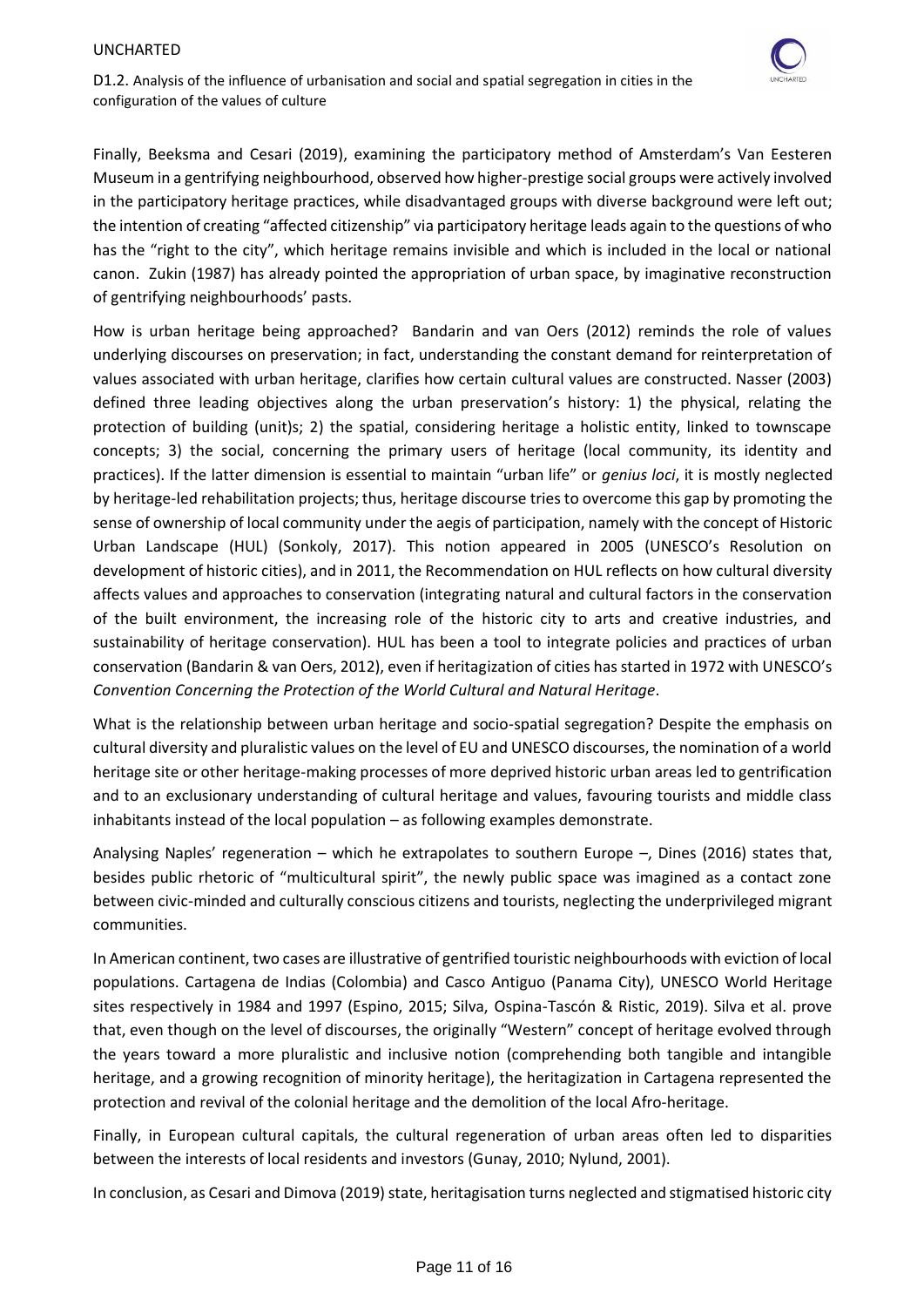

boroughs (traditionally inhabited by often racialised working classes, ethnic minorities, immigrants) into desirable places for white middle-class people, therefore:

<span id="page-11-0"></span>heritage-led regeneration is increasingly remaking cities, but empirical evidence points not to development for all but rather to evictions, displacements, and growing racial and class inequalities (p. 864).

# **5. CONCLUSIONS**

This paper discusses several processes of the "Society of Culture", specifically focused on urban spaces. If there are several levels of cultural values in presence – intrinsically artistic, social and economic –, it has been the economic ones that have, in last decades, became dominant. In a capitalist rationale, it led to a widespread capitalisation of culture in its several dimensions: arts or material heritage; culture in the anthropological meaning of communities' practices, either material or immaterial (like music, gastronomy, symbols of identity); and, cultural and creative industries, often globalized (music, cinema, new medias, fashion, advertising). As Yúdice (2002) states, culture is a resource, widely mobilized for urban development, tourism, leisure and cultural consumption. Being mainly approached in a commodification logic, culture becomes most colonized by marketing and branding techniques, and manoeuvred within merchandising competition.

In cities, touristification and gentrification foster a culture of spectacle and consumerism, taken as a resource of city marketing. If, in a way, this opens some possibilities to cultural entrepreneurship and culture and creative industries, however, it does not facilitate more experimental and independent cultural circles or those with difficult access to market(s). Moreover, the globalized feature of culture industries creates what Featherstone (1995) refer as "third cultures", because global culture acts as a transnational reality beyond both nationality and locality.

Regarding cultural diversity in cities, it is visible the use of cultural and ethnic diversity as mere appearance or tokenism, or even a mobilization of multiculturalism as a "city discourse" at local government level when in fact, persists feeble incorporation of interculturality as production of "hybrid cultures", as Canclini (1990) puts it. Even multicultural heritage discourses of the supranational entities are contradicted in the actual practices of urban regeneration and management.

So, public spaces in cities tend to follow a logic of "fiction urbanism" – in a generic and little complex set of contents – which reflects into cultural offer supported either by the state or by private sector. Contemporary urban scenarios suffer the "spectacularisation of the real" (reminding Débord's concept, 1971), and mostly characterised by artificial recreation of history and symbols.

For all these reasons, tensions become inevitable within urban spaces, as populations are evicted from their neighbourhoods in consequence of housing or tourism gentrification, and the history and social life of cities' centres are becoming commercial assets. As a signal of these inequalities, emerging resistance movements of citizens for housing rights are observable in several European cities – demonstrations, graffitis and urban art manifestations become new signs of the major spatial and social divides.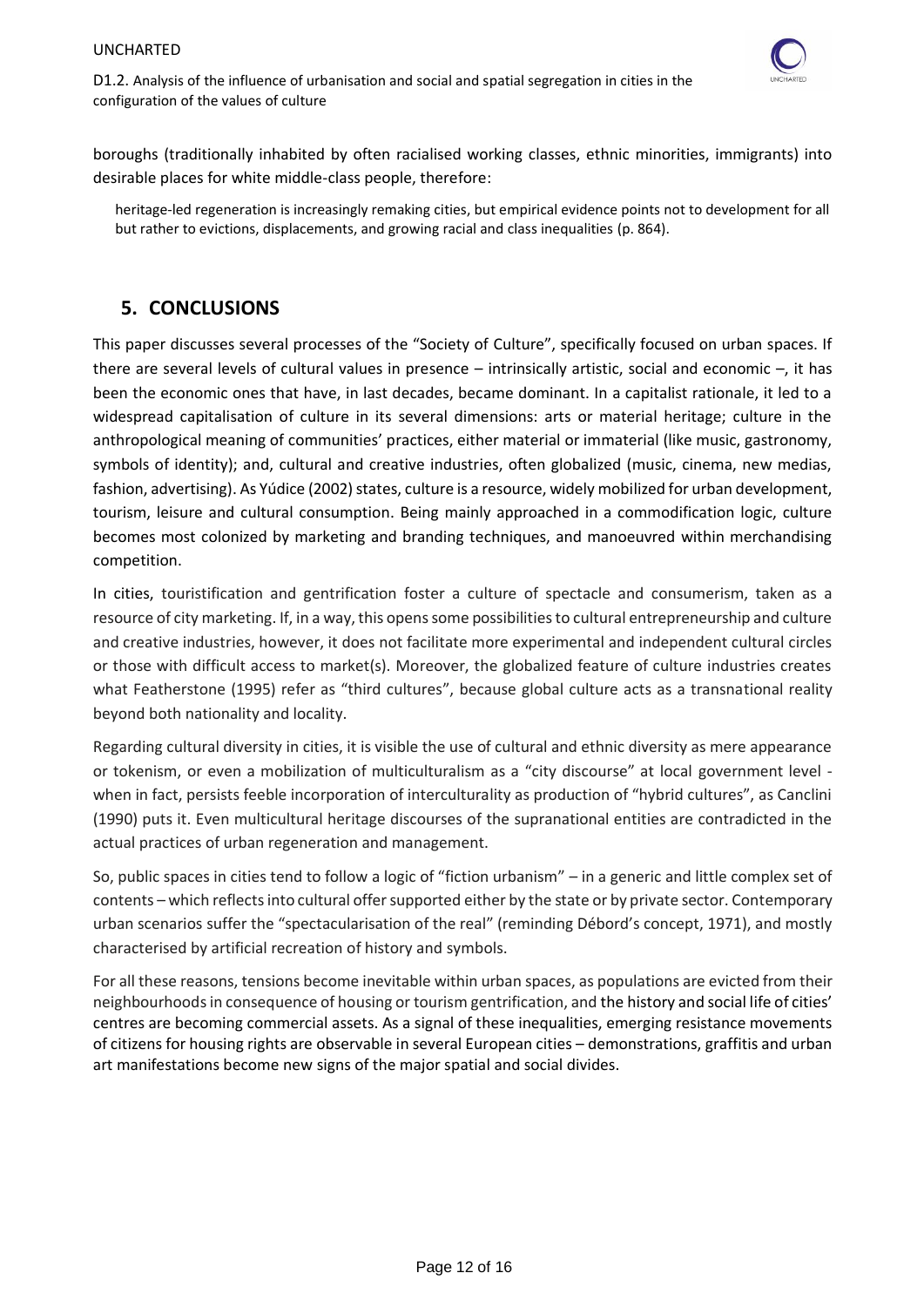

## <span id="page-12-0"></span>**6. BIBLIOGRAPHY AND WEBOGRAPHY**

#### **BIBLIOGRAPHY**

- Alföldi, G., Benkő, M., & Sonkoly, G. (2019). Managing Urban Heterogeneity: A Budapest Case Study of Historical Urban Landscape. In Roders, A. P. & Bandarin, F. (Eds.), *Reshaping Urban Conservation* (pp. 149–166). Singapore: Springer Singapore. https://doi.org/10.1007/978-981-10-8887-2\_8
- Amore, A., Martin Falk, M., Adie. B. (2020). One visitor too many: Assessing the degree of overtourism in established European urban destinations. *International Journal of Tourism Cities*, 6 (1), 117-137.
- Annunziata, S. & Rivas-Alonso, C. (2019). Resisting gentrification. In Lees. L. & Phillips, M. (Eds.) *Handbook of Gentrification Studies* (pp. 393-412). Cheltenham and Northampton: Edward Elgar Publishing.
- Arrigoitia, M. F. (2019). The Gentrification of Public Housing. In Lees, L. & Phillips, M. (Eds.). *Handbook of Gentrification Studies* (pp. 262-280). Cheltenham and Northampton: Edward Elgar Publishing.
- Aytar, V. & Rath, J. (Eds.). (2012). *Selling Ethnic Neighborhoods: The Rise of Neighborhoods as Places of Leisure and Consumption*. New York: Routledge.
- Bandarin, F. & van Oers, R. (2012). *The Historic Urban Landscape: Managing Heritage in an Urban Century*. Oxford, UK: Wiley-Blackwell. https://doi.org/10.1002/9781119968115
- Barbosa, I. & Lopes, J. T. (2020). "O Porto não se vende": resistências à gentrificação através da produção artística no período pós-austeritário. *Cadernos de Arte e Antropologia*, 9(2), 67-73. <https://doi.org/10.4000/cadernosaa.3201>
- Beeksma, A., & Cesari, C. D. (2019). Participatory heritage in a gentrifying neighbourhood: Amsterdam's Van Eesteren Museum as affective space of negotiations. *International Journal of Heritage Studies*, *25*(9), 974–991. <https://doi.org/10.1080/13527258.2018.1509230>
- Berglund, L. & Gregory, S. (2019). Introduction: The aesthetics of neighborhood change. *Journal of Cultural Geography*, *36*(2), 117–120. https://doi.org/10.1080/08873631.2019.1595915
- Bourdieu, P. (1992). *Les Règles de l'Art*. Paris: Seuil.
- Brenner, N. & Theodore, N. (2002). Cities and the geographies of actually existing neoliberalism. In Brenner, N. & Theodore, N. (Eds.). *Spaces of neoliberalism: Urban restructuring in North America and Western Europe* (pp.21-32). Oxford: Blackwell. Retrieved from [https://courses.helsinki.fi/sites/default/files/course](https://courses.helsinki.fi/sites/default/files/course-material/4682372/brenner_theodore_2002.pdf)[material/4682372/brenner\\_theodore\\_2002.pdf](https://courses.helsinki.fi/sites/default/files/course-material/4682372/brenner_theodore_2002.pdf)
- Bunce, S. (2019). Alternatives to gentrification: exploring urban community land trusts and urban ecovillage practices. In Lees, L. & Phillips, M. (Eds.). *Handbook of Gentrification Studies* (pp. 412-427). Cheltenham and Northampton: Edward Elgar Publishing.
- Canclini, N. G. (1990). *Culturas Híbridas. Estrategias para Entrar y Salir de la Modernidad*. Miguel Hidalgo, Ciudad de México: Editorial Grijalbo.
- Cesari, C. D. & Dimova, R. (2019). Heritage, gentrification, participation: Remaking urban landscapes in the name of culture and historic preservation. *International Journal of Heritage Studies*, *25*(9), 863–869. https://doi.org/10.1080/13527258.2018.1512515
- Cesari, C. D. & Herzfeld, M. (2015). Urban Heritage and Social Movements. In Meskell, L. (Ed.), *Blackwell readers in*  anthropology (Vol.12). Wiley Blackwell. Retrieved from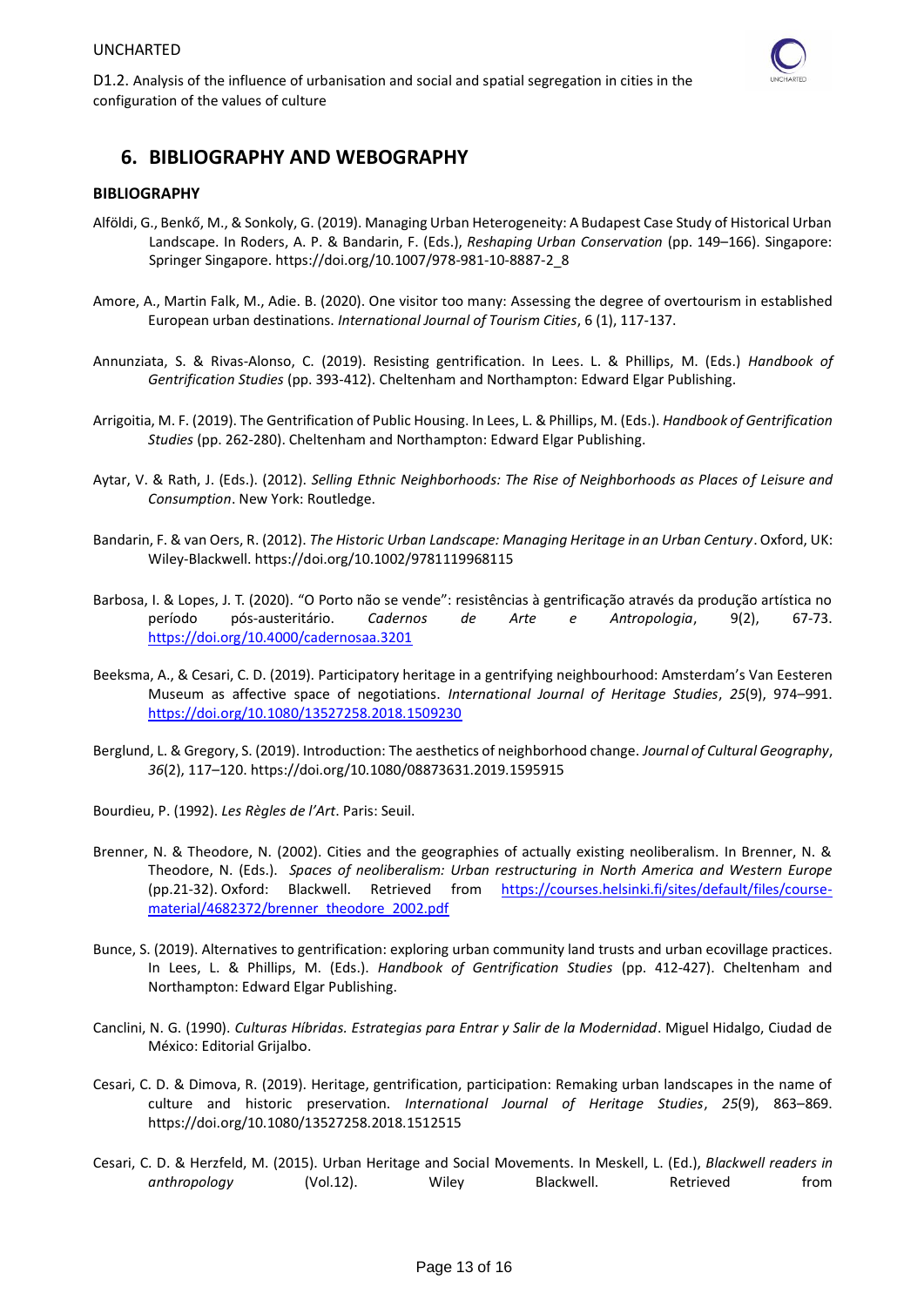

D1.2. Analysis of the influence of urbanisation and social and spatial segregation in cities in the configuration of the values of culture

[https://dare.uva.nl/personal/pure/en/publications/urban-heritage-and-social-movements\(c988e7b0-4bb5-](https://dare.uva.nl/personal/pure/en/publications/urban-heritage-and-social-movements(c988e7b0-4bb5-42e7-b2c5-a949c41e82ff).html) [42e7-b2c5-a949c41e82ff\).html](https://dare.uva.nl/personal/pure/en/publications/urban-heritage-and-social-movements(c988e7b0-4bb5-42e7-b2c5-a949c41e82ff).html)

- Choay, F. (1992). *L'allégorie du patrimoine*. Paris: Éditions du Seuil.
- Clerval, A. & Fleury, A. (2009). Politiques urbaines et gentrification, une analyse critique à partir du cas de Paris. *L'Espace Politique*, (8). https://doi.org/10.4000/espacepolitique.1314
- Cócola-Gant, A. (2016). Holiday rentals: The new gentrification battlefront. *Sociological Research Online*, 21(3), 19. DOI: 10.5153/sro.4071
- Cócola-Gant, A. (2019). Tourism Gentrification. In Lees, L. & Phillips, M. (Eds.). *Handbook of Gentrification Studies* (pp.281-293). Cheltenham and Northampton: Edward Elgar Publishing.
- Débord, G. (1971). *La Société du Spectacle*. Paris: Éditions Champ Libre
- Dines, N. (2016). From 'southern' to 'ordinary': Conceptualizing and contextualizing segregation in public space in southern European cities. *Méditerranée*, (127), 101–108. https://doi.org/10.4000/mediterranee.8480
- Espino, N. A. (2015). *Building the Inclusive City: Theory and Practice for Confronting Urban Segregation* (1st ed.). Routledge. https://doi.org/10.4324/9781315747491
- European Parliament (2018). Research for TRAN Committee *Overtourism: Impact and Possible Policy Responses*. Strasbourg: European Parliament.
- EUROSTAT (2016). *Urban Europe statistics on cities, towns and suburbs*. Luxembourg: Publications office of the European Union.
- Evans, G. & Foord, J. (2003). Shaping the cultural landscape: Local regeneration effects. In Miles, M. & Hall. T. (Eds.). *Urban Future: Critical Commentaries on Shaping Cities*. London: Routledge.
- Featherstone, M. (1995). *Undoing Culture. Globalization, Postmodernism and Identity*. London: Sage Publications.
- Gunay, Z. (2010). Conservation versus Regeneration?: Case of European Capital of Culture 2010 Istanbul. *European Planning Studies*, *18*(8), 1173–1186. https://doi.org/10.1080/09654311003791234
- Harvey, D. (1989). *The Condition of Postmodernity: An Enquiry into the Origins of Cultural Change*. Cambridge: Blackwell.
- Henriques, C. H. (2020). Lisbon Historic Quarters: Identity vs. Overtourism. In Almeida, C. R. de; Quintano, A.; Simancas. M.; Huete, R. & Breda, Z. (eds.). *[Handbook of Research on the Impacts, Challenges, and Policy Responses to](https://www.igi-global.com/book/handbook-research-impacts-challenges-policy/235714)  [Overtourism](https://www.igi-global.com/book/handbook-research-impacts-challenges-policy/235714)* (pp. 285-301). DOI: 10.4018/978-1-7998-2224-0.ch015
- Herzfeld, M. (2010). Engagement, Gentrification, and the Neoliberal Hijacking of History. *Current Anthropology*, *51*(S2), S259–S267. https://doi.org/10.1086/653420
- ICOMOS. (2011). *The Valletta Principles for the Safeguarding and Management of Historic Cities, Towns and Urban Areas. Adopted by the 17th ICOMOS General Assembly on 28 November 2011*. Retrieved from https://www.icomos.org/Paris2011/GA2011\_CIVVIH\_text\_EN\_FR\_final\_20120110.pdf
- [Jordan, K.](https://opus.lib.uts.edu.au/browse?type=author&sort_by=2&order=DESC&value=Jordan%2c+K) & [Collins, J.](https://opus.lib.uts.edu.au/browse?type=author&sort_by=2&order=DESC&value=Collins%2c+J) (2012). Symbols of Ethnicity in a Multi-ethnic Precinct: Marketing Perth's Northbridge for Cultural Consumption. In Aytar, V. & Rath, J. (Eds.). *Selling Ethnic Neighborhoods: The Rise of Neighborhoods as Places of Leisure and Consumption (pp.* 120 - 137*).* New York: Routledge.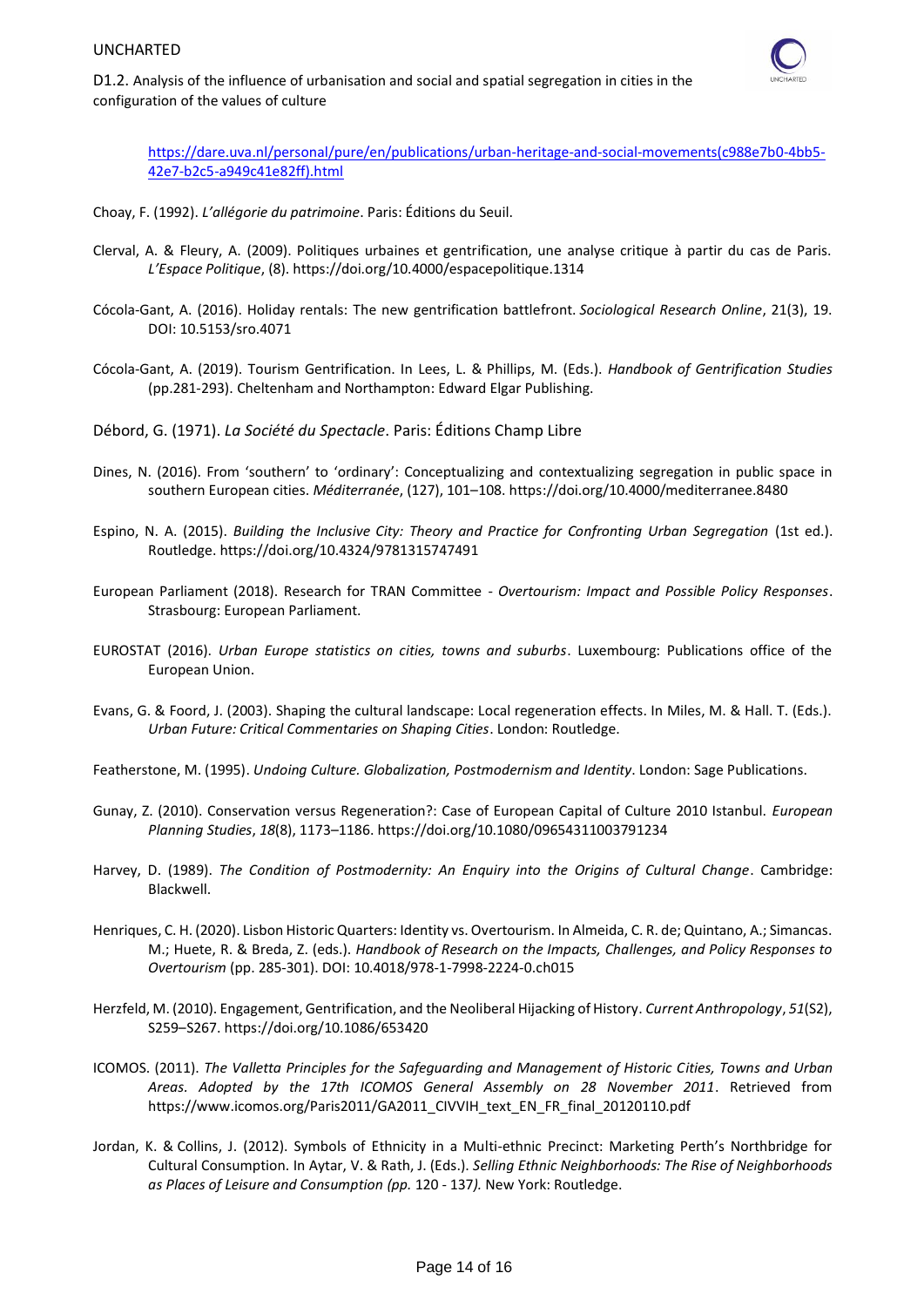

D1.2. Analysis of the influence of urbanisation and social and spatial segregation in cities in the configuration of the values of culture

Lees, L., Slater, T., Wyly, E. (2008). *Gentrification*. New York: Routledge.

Lees, L., Slater, T., Wyly, E. (Ed.). (2010). *The Gentrification Reader*. London: Routledge.

- Lees, L. (2019). Towards a C21st global gentrification studies. In Lees, L. & Phillips, M. (Eds.). *Handbook of Gentrification Studies* (pp. 1-9). Cheltenham and Northampton: Edward Elgar Publishing.
- Lees, L. & Phillips, M. (Eds.) (2019). *Handbook of Gentrification Studies*. Cheltenham and Northampton: Edward Elgar Publishing.
- Mendes, L. (2018) Tourism Gentrification in Lisbon. The panacea of touristification as a scenario of post-capitalist crisis. In David, I. (Ed.) *Crisis, Austerity and Transformations: How Disciplinary Neoliberalism is Changing Portugal* (pp. 25-46). London: Lexington Books.
- Morató, A. R. (2007). La perspectiva de la sociedad de la cultura. In Morató, A. R. (Org.). *La Sociedad de la Cultura*. Barcelona: Ariel.
- Morató, A. R. (2010). A metamorfose do valor cultural na sociedade contemporânea: Desafios e paradoxos. In Santos M. L. dos & Pais, J. M. (Orgs.). *Novos Trilhos Culturais. Práticas e Políticas* (pp. 37-50). Lisboa: Imprensa de Ciências Sociais.
- Moulin, R. (1992). *L'Artiste, l'Institution et le Marché*. Paris: Flammarion.
- Nasser, N. (2003). Planning for Urban Heritage Places: Reconciling Conservation, Tourism, and Sustainable Development: *Journal of Planning Literature*, *17*(4), 467–479. (world). https://doi.org/10.1177/0885412203017004001
- Novy, J. (2012). Urban Ethnic Tourism in New York's Neighbourhoods: Then and Now. In Aytar, V. & Rath, J. (Eds.). *Selling Ethnic Neighborhoods: The Rise of Neighborhoods as Places of Leisure and Consumption (pp.* 16- 33*).* New York: Routledge.
- Nylund, K. (2001). Cultural Analyses in Urban Theory of the 1990s. *Acta Sociologica*, *44*(3), 219–230. https://doi.org/10.1080/000169901750528340
- Rath, J. & Hall. M. C. (2007). Tourism, migration and place advantage in the global cultural economy. In Rath, J. & Hall, M. C. (Eds.). *Tourism, Ethnic diversity and the City* (pp. 1-24). New York: Routledge.
- Sequera, J. & Nofre, J. (2019). Touristification, transnational gentrification and urban change in Lisbon: The neighbourhood of Alfama. *Urban Studies.* [Doi.org/10.1177/0042098019883734](https://doi.org/10.1177%2F0042098019883734)
- Shaw, S. & and Bagwell, S. (2012). Ethnic Minority Restaurateurs and the Regeneration of 'Banglatown' in London's East End. *In* Aytar, V. & Rath, J. (Eds.). *Selling Ethnic Neighborhoods: The Rise of Neighborhoods as Places of Leisure and Consumption (pp. 34-51).* New York: Routledge.
- Silva, C. A. V., Ospina-Tascón, J. J., & Ristic, M. (2019). Heritage as a mediator of socio-spatial segregation. In M. Ristic & S. Frank (Eds.), *Urban Heritage in Divided Cities* (1st ed., pp. 162–172). Abingdon, Oxon; New York: Routledge. https://doi.org/10.4324/9780429460388-10
- Smith, N. (2007) [1986]. Gentrification, the frontier, and the restructuring of urban space. In Smith, N. & Williams, P. *Gentrification of the City*. London: Routledge.
- Sonkoly, G. (2017). *Historical Urban Landscape*. Cham: Springer International Publishing. https://doi.org/10.1007/978- 3-319-49166-0